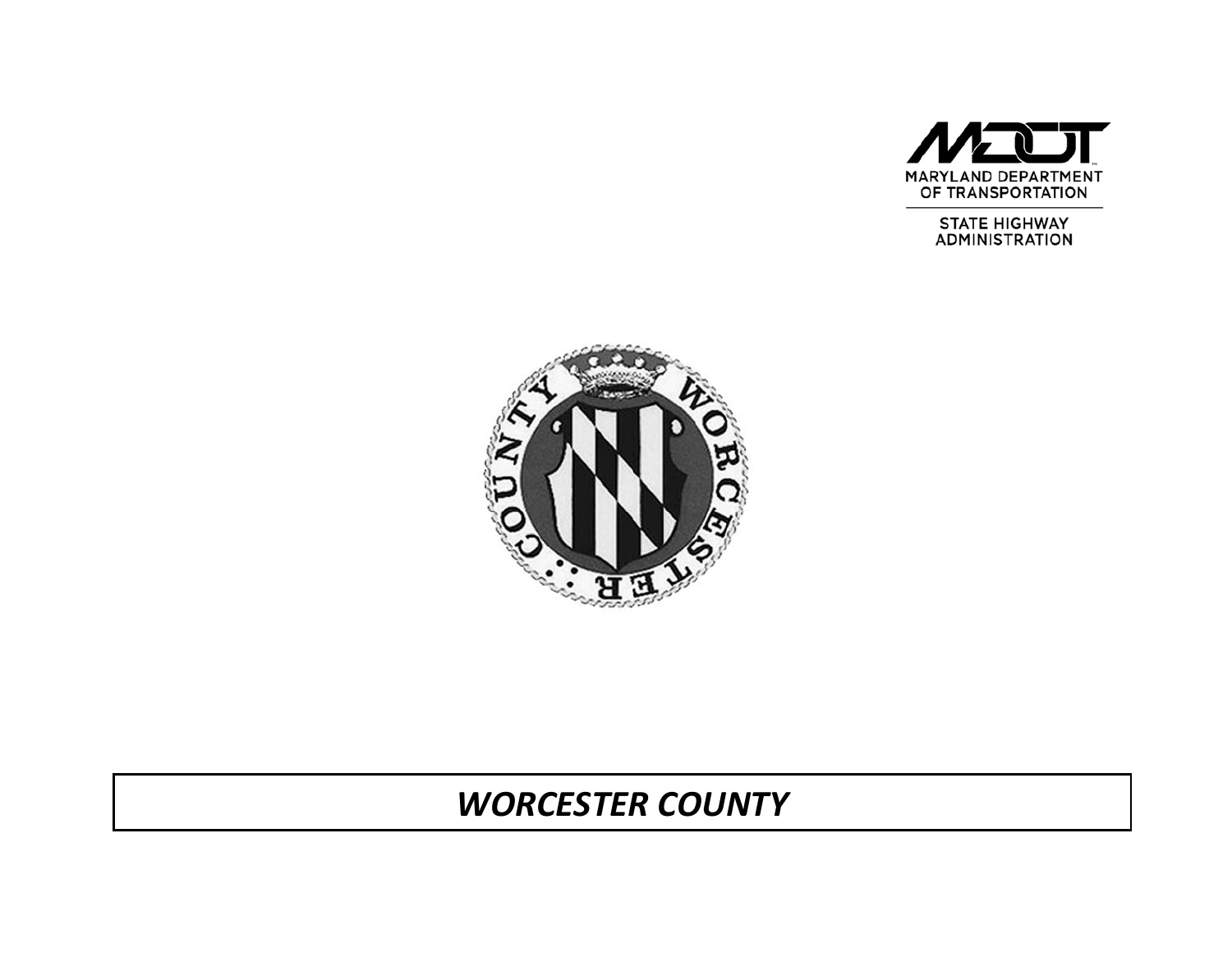### *STATE HIGHWAY ADMINISTRATION -- Worcester County -- Line 1 Primary Development & Evaluation Program*



**PROJECT: MD 90, Ocean City Expressway**

**DESCRIPTION: Study of MD 90 operations from US 50 to MD 528, including across Bridge No. 2300200 over Assawoman Bay.** 

**PURPOSE & NEED SUMMARY STATEMENT: MD 90 is a high traffic volume arterial that serves as one of three routes into and out of Ocean City and, therefore, is a key evacuation route during storm events. This project would improve operations and increase network redundancy.**

| <b>SMART GROWTH STATUS:</b>                                                                | <b>Project Not Location Specific</b> |                                                                                | Not Subject to PFA Law |
|--------------------------------------------------------------------------------------------|--------------------------------------|--------------------------------------------------------------------------------|------------------------|
| <b>Project Inside PFA</b><br><b>Project Outside PFA</b><br>PFA Status Yet to Be Determined | v                                    | Grandfathered<br><b>Exception Will Be Required</b><br><b>Exception Granted</b> |                        |

**STATUS: Planning underway.**

**SIGNIFICANT CHANGE FROM FY 2021 - 26 CTP:** Added to the development and evaluation program. **Added \$0.9 million for planning activities.** 

|                    | <b>POTENTIAL FUNDING SOURCE:</b>                    |                                        |                               |                                       | $\overline{\mathsf{x}}$ SPECIAL      |              |                      | $\overline{X}$ FEDERAL GENERAL                                                  | OTHER    |                                           |                                         | <b>Classification:</b>                                                                                   |                                                                  |
|--------------------|-----------------------------------------------------|----------------------------------------|-------------------------------|---------------------------------------|--------------------------------------|--------------|----------------------|---------------------------------------------------------------------------------|----------|-------------------------------------------|-----------------------------------------|----------------------------------------------------------------------------------------------------------|------------------------------------------------------------------|
| <b>PHASE</b>       | <b>TOTAL</b><br><b>ESTIMATED</b><br>COST<br>(\$000) | <b>EXPENDED</b><br><b>THRU</b><br>2021 | <b>EXPENDED</b><br>IN<br>2021 | <b>CURRENT</b><br><b>YEAR</b><br>2022 | <b>BUDGET</b><br><b>YEAR</b><br>2023 | 2024         | $\dots$ 2025 $\dots$ | <b>PROJECTED CASH REQUIREMENTS</b><br><b>FOR PLANNING PURPOSES ONLY</b><br>2026 | 2027     | <b>SIX</b><br><b>YEAR</b><br><b>TOTAL</b> | <b>BALANCE</b><br>TO<br><b>COMPLETE</b> | <b>STATE - Principal Arterial</b><br><b>FEDERAL - Freeway/Expressway</b><br><b>STATE SYSTEM: Primary</b> | <b>Estimated Annual Average Daily Traffic (vehicles per day)</b> |
| Planning           | 850                                                 | 0                                      | 0                             | 425                                   | 425                                  | 0            | 0                    | 0                                                                               | 0        | 850                                       | $\mathbf 0$                             | <b>CURRENT (2021)</b>                                                                                    | 24,000                                                           |
| Engineering        | 0                                                   | 0                                      | 0                             | 0                                     | 0                                    | 0            | 0                    | 0                                                                               | $\Omega$ | 0                                         | 0                                       |                                                                                                          | 33,700 (Summer)                                                  |
| Right-of-way       | 0                                                   | 0                                      | 0                             | 0                                     | 0                                    | $\mathbf 0$  | $\mathbf 0$          | 0                                                                               | $\Omega$ | 0                                         | $\mathbf 0$                             | <b>PROJECTED (2041)</b>                                                                                  | 29,100                                                           |
| <b>Utilities</b>   | 0                                                   | 0                                      | 0                             | 0                                     | 0                                    | 0            | 0                    | 0                                                                               | 0        | $\mathbf 0$                               | 0                                       |                                                                                                          | 40,740 (Summer)                                                  |
| Construction       | 0                                                   | $\Omega$                               | 0                             | 0                                     | 0                                    | $\mathbf 0$  | $\bf{0}$             | $\Omega$                                                                        | $\Omega$ | $\Omega$                                  | 0                                       |                                                                                                          |                                                                  |
| <b>Total</b>       | 850                                                 |                                        | 0                             | 425                                   | 425                                  | $\mathbf{0}$ | 0                    | 0                                                                               | O        | 850                                       | 0                                       |                                                                                                          |                                                                  |
| <b>Federal-Aid</b> | 808                                                 | $\mathbf{0}$                           | 0                             | 404                                   | 404                                  | 0            | 0                    | 0                                                                               | 0        | 808                                       | 0                                       |                                                                                                          |                                                                  |
| Special            | 42                                                  | 0                                      | 0                             | 21                                    | 21                                   | 0            | 0                    | 0                                                                               | $\Omega$ | 42                                        | 0                                       |                                                                                                          |                                                                  |
| Other              |                                                     |                                        | 0                             | 0                                     | 0                                    | 0            | 0                    | 0                                                                               | $\Omega$ | $\Omega$                                  | 0                                       |                                                                                                          |                                                                  |
|                    | STIP REFERENCE #WO7821 12/01/2021                   |                                        |                               |                                       |                                      |              |                      |                                                                                 |          |                                           |                                         |                                                                                                          |                                                                  |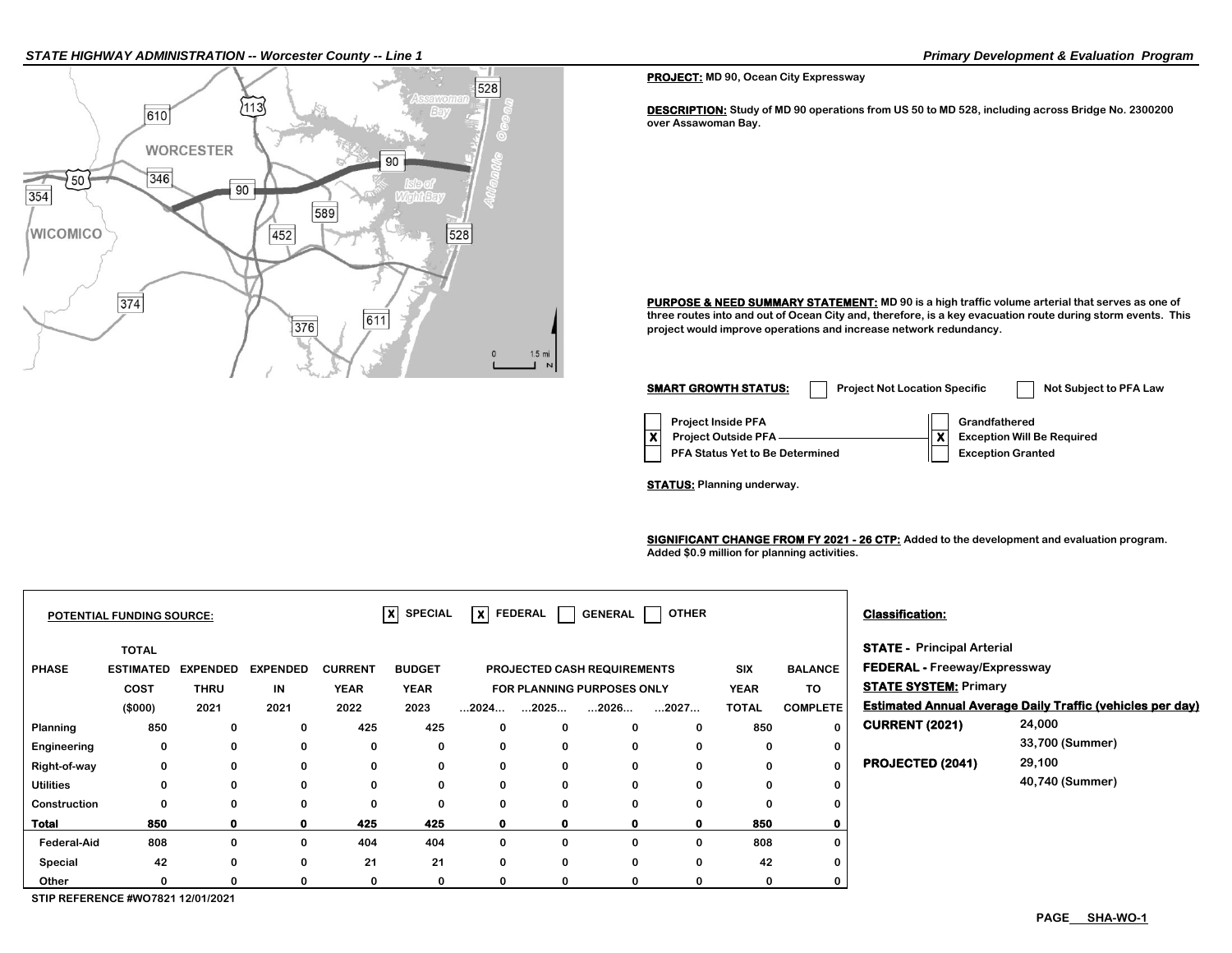### *STATE HIGHWAY ADMINISTRATION -- Worcester County -- Line 2 Primary Development & Evaluation Program*



#### **PROJECT: US 50, Ocean Gateway**

**DESCRIPTION: Study to replace Bridge No. 2300700 over the Sinepuxent Bay. The study will investigate options to eliminate/upgrade the drawspan structure.**

**PURPOSE & NEED SUMMARY STATEMENT: This high traffic volume arterial has experienced mechanical problems with the drawbridge during peak seasonal traffic. This project would improve the highway's safety and operations.**

| <b>SMART GROWTH STATUS:</b>                                                                | <b>Project Not Location Specific</b> |                                                                                | Not Subject to PFA Law |
|--------------------------------------------------------------------------------------------|--------------------------------------|--------------------------------------------------------------------------------|------------------------|
| <b>Project Inside PFA</b><br><b>Project Outside PFA</b><br>PFA Status Yet to Be Determined |                                      | Grandfathered<br><b>Exception Will Be Required</b><br><b>Exception Granted</b> |                        |

**STATUS: Planning complete.**

### **SIGNIFICANT CHANGE FROM FY 2021 - 26 CTP: None.**

|                    | <b>POTENTIAL FUNDING SOURCE:</b> |                 |                 |                | $\vert x \vert$<br><b>SPECIAL</b> |                      | FEDERAL                            | GENERAL      | <b>OTHER</b> |              |                 | <b>Classification:</b>                    |                                                                  |
|--------------------|----------------------------------|-----------------|-----------------|----------------|-----------------------------------|----------------------|------------------------------------|--------------|--------------|--------------|-----------------|-------------------------------------------|------------------------------------------------------------------|
|                    | <b>TOTAL</b>                     |                 |                 |                |                                   |                      |                                    |              |              |              |                 | <b>STATE - Principal Arterial</b>         |                                                                  |
| <b>PHASE</b>       | <b>ESTIMATED</b>                 | <b>EXPENDED</b> | <b>EXPENDED</b> | <b>CURRENT</b> | <b>BUDGET</b>                     |                      | <b>PROJECTED CASH REQUIREMENTS</b> |              |              | <b>SIX</b>   | <b>BALANCE</b>  | <b>FEDERAL - Other Principal Arterial</b> |                                                                  |
|                    | COST                             | <b>THRU</b>     | IN              | <b>YEAR</b>    | <b>YEAR</b>                       |                      | FOR PLANNING PURPOSES ONLY         |              |              | <b>YEAR</b>  | TO              | <b>STATE SYSTEM: Primary</b>              |                                                                  |
|                    | (\$000)                          | 2021            | 2021            | 2022           | 2023                              | $\dots$ 2024 $\dots$ | 2025                               | 2026         | 2027         | <b>TOTAL</b> | <b>COMPLETE</b> |                                           | <b>Estimated Annual Average Daily Traffic (vehicles per day)</b> |
| Planning           | 2,908                            | 2,908           | 0               | 0              | 0                                 | 0                    | $\bf{0}$                           | 0            |              | $\bf{0}$     | $\mathbf{0}$    | <b>CURRENT (2021)</b>                     | 21,000                                                           |
| Engineering        | 0                                | 0               | 0               | 0              | 0                                 | 0                    | 0                                  | 0            |              | 0            | $\mathbf 0$     |                                           | 32,000 (Summer)                                                  |
| Right-of-way       | 0                                | 0               | $\bf{0}$        | 0              | 0                                 | 0                    | 0                                  | 0            |              | 0            | $\mathbf{0}$    | <b>PROJECTED (2041)</b>                   | 34,475                                                           |
| <b>Utilities</b>   | 0                                | 0               | 0               | 0              | 0                                 | 0                    | 0                                  | 0            |              | $\bf{0}$     | 0               |                                           | 57,000 (Summer)                                                  |
| Construction       | 0                                | 0               | $\bf{0}$        | 0              | $\bf{0}$                          | 0                    | $\bf{0}$                           | $\bf{0}$     |              | $\bf{0}$     | 0               |                                           |                                                                  |
| <b>Total</b>       | 2,908                            | 2,908           | 0               | $\mathbf 0$    | $\mathbf 0$                       | $\mathbf{o}$         | $\mathbf 0$                        | $\mathbf{0}$ |              | 0            | 0               |                                           |                                                                  |
| <b>Federal-Aid</b> | 0                                | 0               | $\bf{0}$        | 0              | 0                                 | 0                    | 0                                  | 0            |              | 0            | 0               |                                           |                                                                  |
| Special            | 2,908                            | 2,908           | $\Omega$        | 0              | 0                                 | 0                    | $\bf{0}$                           | $\Omega$     |              | 0            | 0               |                                           |                                                                  |
| Other              | 0                                | 0               | 0               | 0              | 0                                 | 0                    | 0                                  | 0            |              | 0            | 0               |                                           |                                                                  |

**STIP REFERENCE #WO4191 12/01/2021**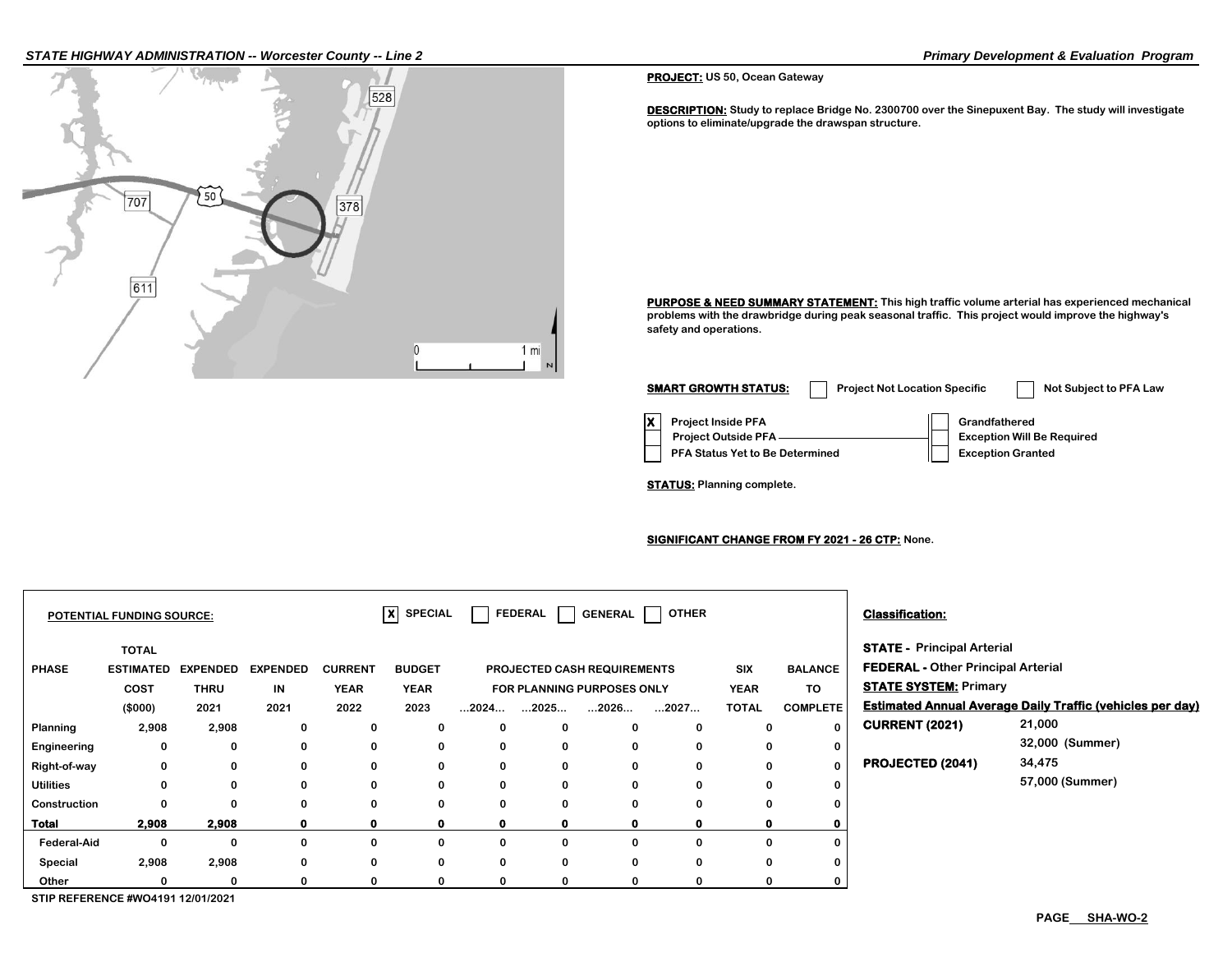#### *STATE HIGHWAY ADMINISTRATION -- Worcester County -- Line 3 Secondary Development & Evaluation Program*



#### **PROJECT: MD 589, Racetrack Road**

**DESCRIPTION: Study for potential improvements to the existing MD 589 corridor from US 50 to US 113 (4.7 miles).**

**PURPOSE & NEED SUMMARY STATEMENT: This project will relieve traffic congestion and improve traffic safety along MD 589 and at the US 50 intersection.**

**Project Inside PFA Grandfathered PFA Status Yet to Be Determined**  | Exception Granted **X** Project Outside PFA ———————————**X** Exception Will Be Required **SMART GROWTH STATUS:** Project Not Location Specific Not Subject to PFA Law

**STATUS: Feasibility study complete.**

### **SIGNIFICANT CHANGE FROM FY 2021 - 26 CTP: None.**

|                  | <b>POTENTIAL FUNDING SOURCE:</b>                    |                                        |                               |                                       | $ X $ SPECIAL                        |                      |             |                                                                          | $X$ FEDERAL GENERAL OTHER |                                           |                                         | <b>Classification:</b>                                                                             |                                                                  |
|------------------|-----------------------------------------------------|----------------------------------------|-------------------------------|---------------------------------------|--------------------------------------|----------------------|-------------|--------------------------------------------------------------------------|---------------------------|-------------------------------------------|-----------------------------------------|----------------------------------------------------------------------------------------------------|------------------------------------------------------------------|
| <b>PHASE</b>     | <b>TOTAL</b><br><b>ESTIMATED</b><br>COST<br>(\$000) | <b>EXPENDED</b><br><b>THRU</b><br>2021 | <b>EXPENDED</b><br>IN<br>2021 | <b>CURRENT</b><br><b>YEAR</b><br>2022 | <b>BUDGET</b><br><b>YEAR</b><br>2023 | $\dots$ 2024 $\dots$ | 2025        | <b>PROJECTED CASH REQUIREMENTS</b><br>FOR PLANNING PURPOSES ONLY<br>2026 | 2027                      | <b>SIX</b><br><b>YEAR</b><br><b>TOTAL</b> | <b>BALANCE</b><br>TO<br><b>COMPLETE</b> | <b>STATE - Minor Arterial</b><br><b>FEDERAL - Minor Arterial</b><br><b>STATE SYSTEM: Secondary</b> | <b>Estimated Annual Average Daily Traffic (vehicles per day)</b> |
| Planning         | 1,417                                               | 1,417                                  | 0                             | 0                                     | 0                                    | 0                    | 0           | 0                                                                        | 0                         | $\mathbf 0$                               | 0                                       | <b>CURRENT (2021)</b>                                                                              | 15,400                                                           |
| Engineering      | 0                                                   | 0                                      | 0                             | 0                                     | 0                                    | 0                    | 0           | 0                                                                        | 0                         | 0                                         | 0                                       |                                                                                                    | 19,100 (Summer)                                                  |
| Right-of-way     | 0                                                   | 0                                      | 0                             | 0                                     | 0                                    | 0                    | 0           | 0                                                                        | 0                         | $\bf{0}$                                  | $\mathbf{0}$                            | <b>PROJECTED (2041)</b>                                                                            | 21,875                                                           |
| <b>Utilities</b> |                                                     | 0                                      | 0                             | 0                                     | 0                                    | 0                    | 0           | 0                                                                        | 0                         | $\Omega$                                  | $\mathbf 0$                             |                                                                                                    | 28,150 (Summer)                                                  |
| Construction     | 0                                                   | 0                                      | $\mathbf{0}$                  | 0                                     | 0                                    | 0                    | 0           | $\bf{0}$                                                                 | $\bf{0}$                  | $\bf{0}$                                  | 0                                       |                                                                                                    |                                                                  |
| <b>Total</b>     | 1,417                                               | 1,417                                  | $\mathbf{0}$                  | $\mathbf 0$                           | 0                                    | 0                    | $\mathbf 0$ | $\mathbf 0$                                                              | 0                         |                                           | 0                                       |                                                                                                    |                                                                  |
| Federal-Aid      | 246                                                 | 246                                    | 0                             | 0                                     | 0                                    | 0                    | 0           | 0                                                                        | 0                         | $\bf{0}$                                  | 0                                       |                                                                                                    |                                                                  |
| Special          | 1,171                                               | 1,171                                  | 0                             | 0                                     | 0                                    | 0                    | 0           | $\bf{0}$                                                                 | 0                         | $\Omega$                                  | 0                                       |                                                                                                    |                                                                  |
| Other            |                                                     | 0                                      | 0                             | 0                                     | 0                                    | 0                    | 0           | 0                                                                        |                           | $\Omega$                                  | 0                                       |                                                                                                    |                                                                  |

**STIP REFERENCE #WO3151 12/01/2021**